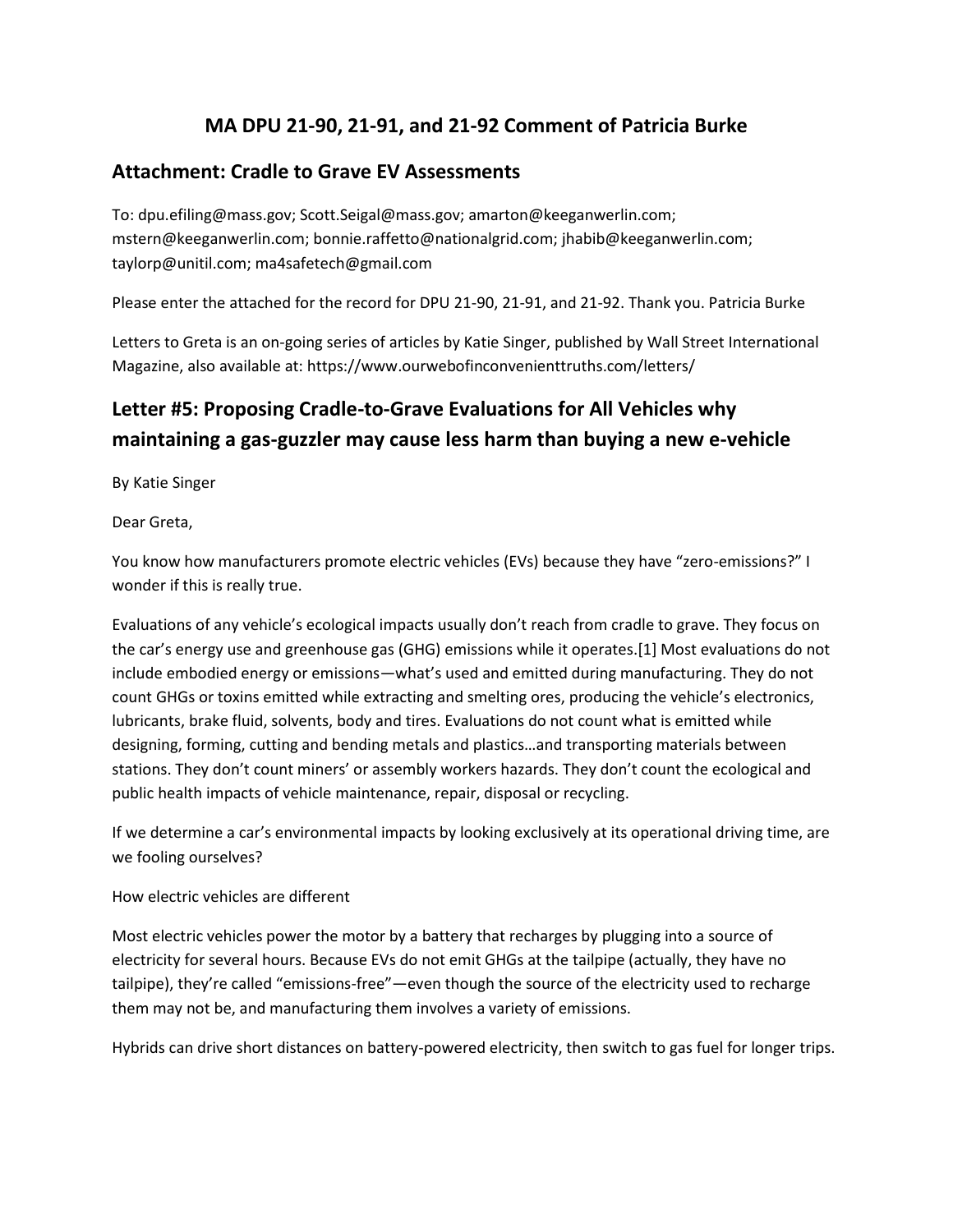I found just one study that compares the energy used and GHGs emitted during manufacturing gaspowered and electric vehicles. It demonstrates that a battery-powered EV emits 30,000 pounds of carbon-dioxide before it arrives at a dealership. During manufacturing, a gas-powered vehicle emits 14,000 pounds.[2]

While the EV will likely make up this carbon debt within a few years of driving, I still could not call an EV "emissions free."

#### Mining and smelting

After a vehicle's design, ores and petroleum are extracted for the body, batteries, computers and motor.[3] In 2019, scientists from UK's Natural History Museum reported that "replacing all UK-based vehicles with electric vehicles…would take 207,900 tonnes cobalt, 264,600 tonnes of lithium carbonate, at least 7,200 tonnes of neodymium and dysprosium, and 2,362,500 tonnes of copper."[4]

Extracting ores endangers miners. Child-miners have been maimed and buried alive while mining for cobalt (used in EV batteries).[5] While manufacturers aim to replace cobalt with magnesium chloride (road salt), like any new technology, it should receive appropriately thorough evaluation before it's used.

In the Democratic Republic of Congo, mining for coltan (also used for batteries) has led to more murders than any other single event since WWII.[6]

No metal comes out of the Earth in usable form. Metal must be "reduced" from the ore. Smelting cobalt requires approximately 7000-8000 kWh of electricity for every ton of metal produced. Copper (for motors, batteries and computers) requires 9000 kWh.[7] For every kilogram of copper mined, at least 21 kilograms of waste are generated.[8]

Some EV motors' and speakers' magnets are made from neodymium and dysprosium. Production of these rare earths generates fluorine, waste gas containing dust, hydrofluoric acid, sulfur dioxide, sulfuric acid, acidic waste water and radioactive waste residue. According to the Chinese Society of Rare Earths, "All the rare-earth enterprises in (China's) Baotou region produce approximately ten million tons of wastewater every year." Most of it is "discharged without being treated, which contaminates potable water for daily living, the surrounding water environment and irrigated farmlands."

China controls at least 77% of the rare-earth market[9], making manufacturers dependent on international supply chains with minimal regulation.

Producing silicon for transistors (fundamental components in computers, which process and store data, provide software, proximity sensors, anti-lock braking systems, GPS, etc.) starts with smelting quartz in a furnace kept at 1800F (982C) for years at a time. Other steps required to manufacture silicon also demand extremely high heat and electricity from coal, hydro and/or nuclear power.[10] Who could call these steps "zero emitters?"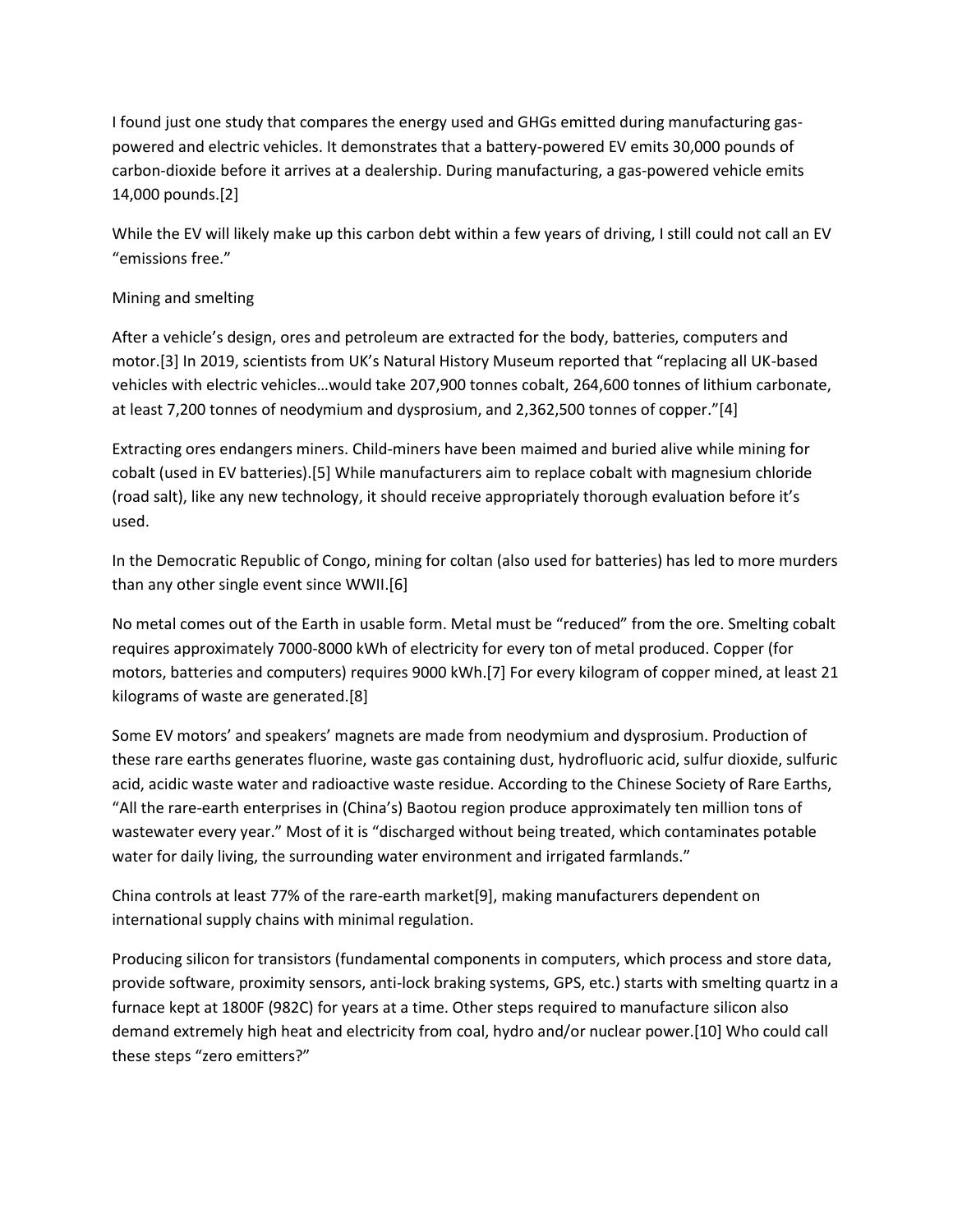U.S. smelters are regulated. Still, smelting silicon (for vehicles' windows and computers) in the U.S. has significant emissions. In 2016, for example, the New York State Department of Environmental Conservation issued a silicon manufacturer a permit to release, annually, 250 tons of carbon monoxide, ten tons of formaldehyde, ten tons of hydrogen chloride, ten tons of lead, 75,000 tons of oxides of nitrogen, 75,000 tons of particulates, ten tons of polycyclic aromatic hydrocarbons, 40 tons of sulfur dioxide, and seven tons of sulfuric acid mist.[11]

Processing lithium (for batteries) takes water from communities and farmers.[12] Discarded lithium batteries can contaminate water supplies, disturb homeostasis during a woman's pregnancy and possibly increase suicide rates.[13] Because lithium batteries can short circuit and/or be charged improperly, they can explode.[14] To date, lithium batteries are not recyclable.

Mining and smelting graphite (for batteries) can cover nearby crops, waterways, livestock, trees, indoor spaces and people in black soot. Exposure to fine-particle graphite pollution can cause breathing difficulties and heart attacks.[15]

Producing plastics (for car seats, interior and exterior bodies) from petroleum products emits GHGs. Plastics do not biodegrade easily and are difficult to recycle.

Greta, what do you think? Can we really call any vehicle emissions-free?

Processing, shipping and assembly

Like all manufactured products, an EV's materials require shipping between stations. If cargo shipping were a country, it would rank as the world's sixth biggest GHG emitter.[16]

Before a laptop owner turns it on for the first, time, a laptop has already consumed 81% of its cradle-tograve energy.[17] One EV can have fifty or more computers.[18] A smartphone (a handheld computer) can depend on 1000+ substances,[19][20] each with its own international supply chain.

Computers contain circuit boards. One worker might clean 750 boards per day with solvents like benzene and n-hexane. Benzene can cause leukemia, and n-hexane has been linked to nerve damage.[21]

### **EMR emissions**

**An EV's computers, power systems, motors, active sensors and antennas emit electromagnetic radiation (EMR). The U.S.'s Federal Communications Commission determined that EMR exposure from such devices is safe because it has no significant, immediate effect on body temperature. However, EMRexposure can cause non-thermal effects: it can damage DNA and increase risk of cancer and other diseases.[22]**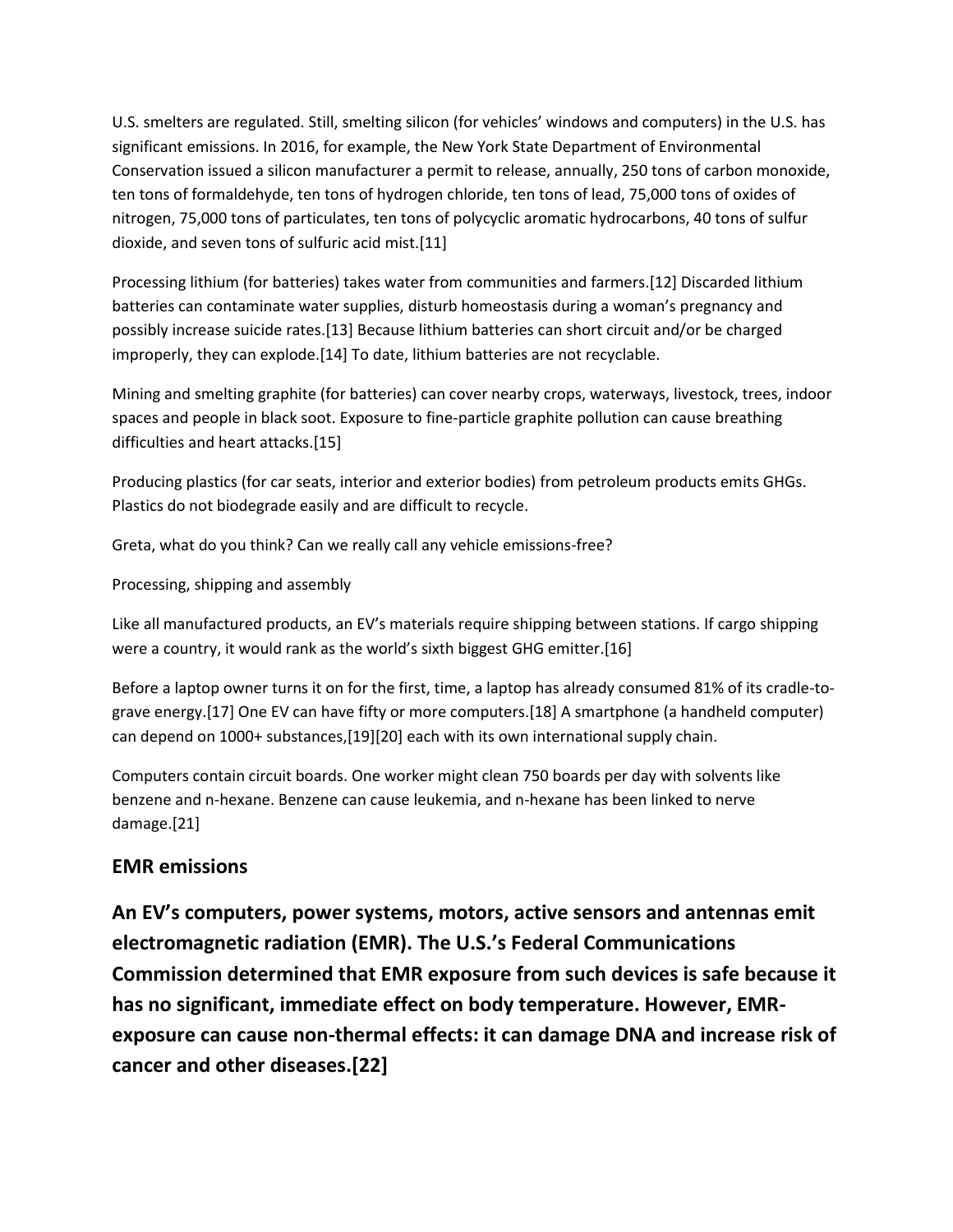A vehicle's EMR emissions can cause a deep brain stimulator (DBS) (a medical implant for neurological diseases like Parkinson's) to shut off or reprogram.[23] I know a woman who drove her hybrid car after she had a DBS implanted. Each time the car's battery-charger turned on at stoplights, the computers' magnetic fields shut off her implant. In 2000, 8-10% of the U.S. population had an implant.[24] If someone has a DBS, they cannot ride in an electric vehicle.[25][26]

# **Charging EVs**

While Tesla calls its supercharging stations "free," scientists from UK's Natural History Museum report that charging EVs for the 252.5 billion miles that Brits currently drive annually would require a 20% increase in UK-generated electricity.[27] In turn, this would increase greenhouse gas emissions. Of course, EV charging stations also embody energy, extracted ores and GHGs—even when they're solarpowered.

Most EVs can drive 250-300 miles per charge. Building induction chargers into highways (as some policymakers propose) would allow electric vehicles to charge while driving. Depending on their power, frequency and dosage, induction chargers could reprogram a deep brain stimulator—and prove fatal for people who have them.

# **The EV graveyard**

Annually, worldwide, we generate about 50 million metric tons of e-waste; this amount increases by about eight million tons each year.[28] EV-battery waste grows significantly. Further, while Europe and the U.S. are the main producers and consumers of electronics (including e-vehicles), Africa and Asia are the main receivers of e-waste.[29]

About 20% of electronics are recycled. Recycling also consumes energy and emits GHGs and toxins. While extending a vehicle's usable life depends on easily replaced and affordable parts, parts also hold embodied energy and GHGs.

The U.S. alone generates 246 million waste tires per year. Tires are made from natural and synthetic rubber, chemicals, polymers and steel (for reinforcement), and fillers like silica and carbon. Most wasted tires are burned. Because they contain chemicals and synthetics, burning tires increase health risks when people inhale their smoke, particles and chemicals. Left in dumpsites for long enough, decaying tires can pollute soil and groundwater.[30][31]

### **Regulating EVs**

While technologies (including those used in electric vehicles) change constantly, we know of no U.S. agency that evaluates EVs with appropriately thorough due diligence.

The U.S. 2010 Dodd-Frank Act requires publicly-listed corporations that use tin, tungsten, tantalum and gold (minerals commonly mined under abusive conditions and used in computers) to report efforts to locate the mineral's source to the Securities and Exchange Commission (SEC). In 2017, the SEC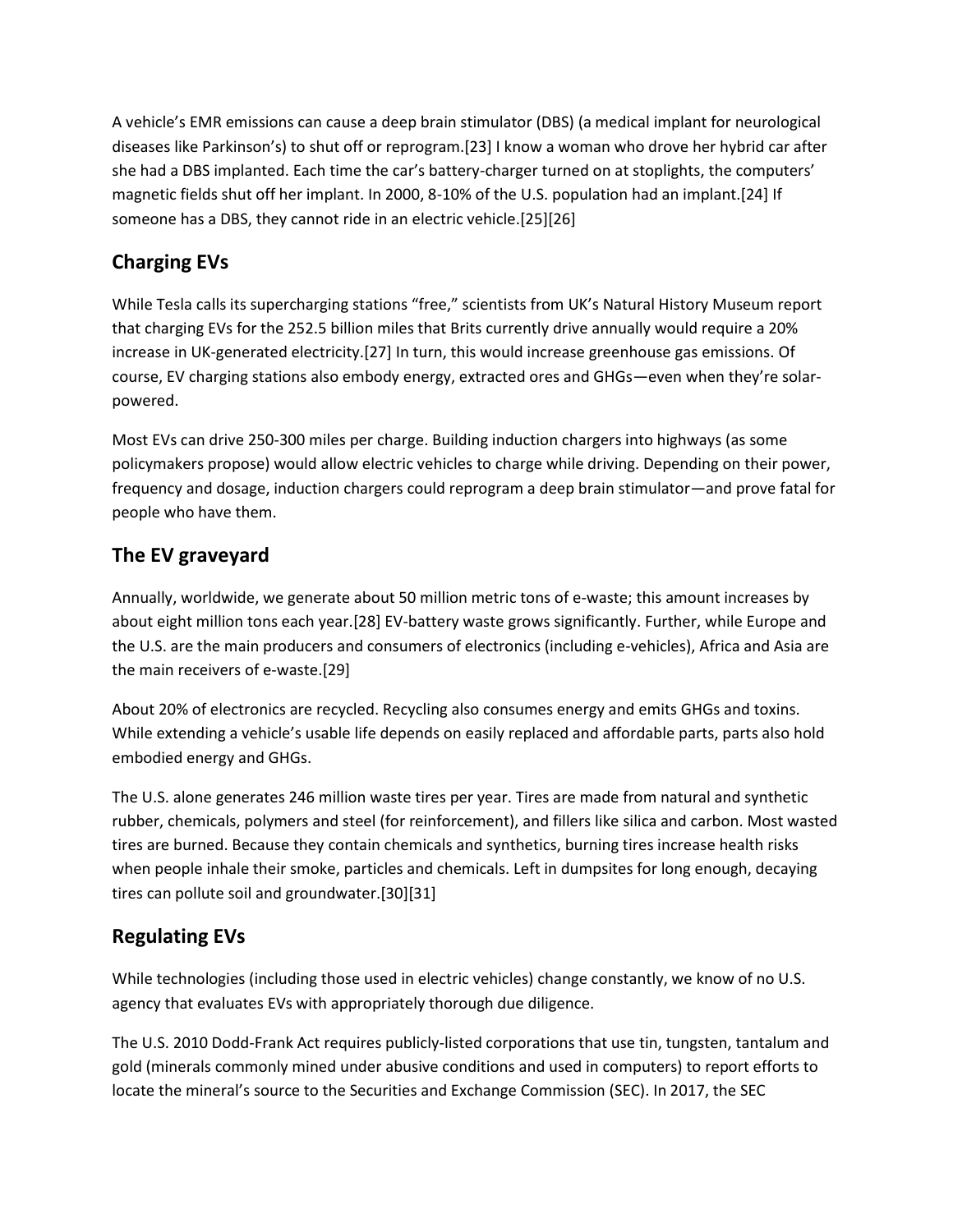suspended enforcement of this regulation. In 2021, The European Union Conflict Minerals Regulation will begin regulating mineral importers.

The U.S. Environmental Protection Agency (EPA) evaluates the energy used and the fluids, gases and carbon monoxide emitted by a vehicle while it operates. EPA does not evaluate energy used or toxins emitted during manufacturing. It does not evaluate labor standards of corporations that purchase raw materials.

No U.S. agency regulates or monitors the energy required to repair, recycle or dispose of a vehicle.

In January, 2020, Transportation Secretary Elaine Chao announced that the U.S. will not regulate manufacturers of self-driving vehicles.[32] The government will promote only voluntary standards.

Without government oversight, consumers and municipalities seeking cradle-to-grave evaluations of vehicles' ecological impacts are on their own.

# **Driving forward**

Let's acknowledge that no vehicle can be manufactured while abiding by economist Herman Daly's principles: Don't take from the Earth faster than it can replenish. Don't waste faster than the Earth can absorb.

Rather than aiming for unrealistic "zero emissions," let's commit to lowering our overall consumption and emissions.

To reduce our vehicles' ecological impacts (not just give them lip service), let's include extractions and embodied energy, emissions and toxins in vehicle evaluations.

Instead of "Which vehicle does the least damage," let's ask: "Is this vehicle truly within our ecological means?"

To provide for a resilient future with significantly decreased ecological impacts, could vehicle manufacturers, regulators and consumers:

prioritize reduction of consumption, extraction and emissions over technological progress and profit?

improve public transportation and redesign cities to encourage walking and biking?

enact regulations that require safe working conditions and limit ecological impacts throughout supply chains?

require manufacturers to design vehicles that are easily repaired and recycled?

invest in mechanics who can maintain and repair the vehicles we already have?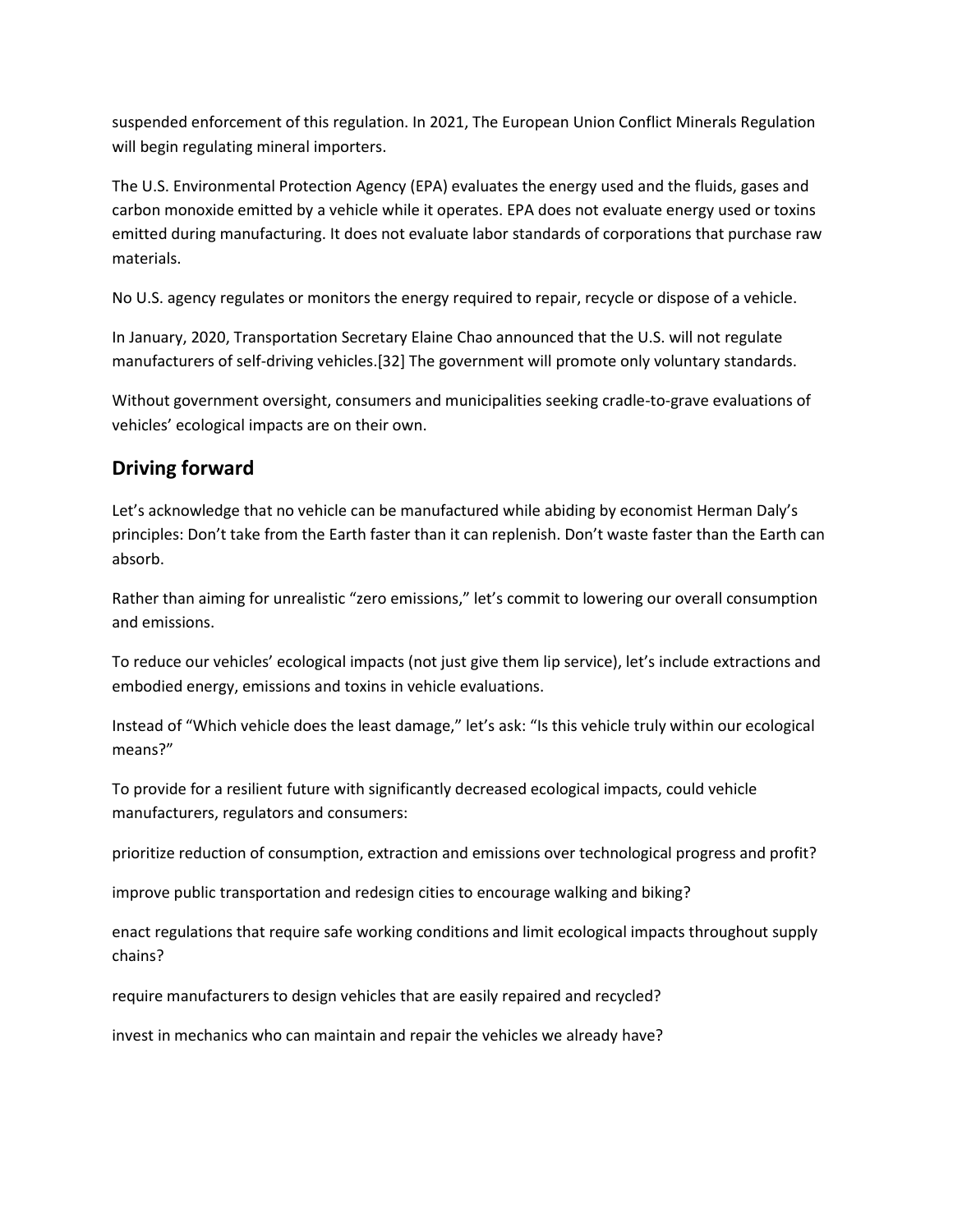When a car-loving engineer-friend wondered if we should limit every household to one car, I thought he was getting somewhere. I also wonder: if decreasing our ecological footprint is our priority, then isn't maintaining an old gas guzzler better than buying a new vehicle? (My Saab is 25 years old.)

Yours,

Katie

P.S. Just before Wall Street International went to press with this letter, I learned that French civil engineer Jean-Marc Jancovici (co-founder of the SHIFT Project) reports that if all French cars were replaced by EVs, keeping them charged at night would require doubling the country's guaranteed electric power. To produce this much electricity with low-carbon emissions, new nuclear plants would virtually be the only option.[33] (Solar nor wind provide guaranteed power; nuclear, gas, coal and hydro can.) There's more to say here. Janovici also writes about the significant CO2 emitted by manufacturing EVs and their batteries. U.S. cars weigh significantly more than European cars (and therefore embody more energy and consume more electricity to keep charged). Indeed, before we enact more policies based on the assumption that EVs will reduce our GHG emissions, we need to review cradle-to-grave evaluations.

#### References

Alternative Fuels Data Center; www.afdc.energy.gov

Hawkins, Troy R., Bhawna Singh, et al., "Comparative Environmental Life Cycle Assessment of Conventional and Electric Vehicles," J. of Industrial Ecology, Vol. 17, No. 1, 2012.

Sovacool, Benjamin K., et al., "Sustainable minerals and metals for a low-carbon future," Science, Vol. 367, Issue 6473, 3 January 2020.

"Leading scientists set out resource challenge of meeting net zero emissions in the UK by 2050," 5 June 2019; https://www.nhm.ac.uk/press-office/press-releases/leading-scientists-set-out-resourcechallenge-of-meeting-net-zer.html

https://www.cbsnews.com/news/apple-google-microsoft-tesla-dell-sued-over-cobalt-mining-childrenin-congo-for-batteries-2019-12-17/; https://www.theguardian.com/globaldevelopment/2019/dec/16/apple-and-google-named-in-us-lawsuit-over-congolese-child-cobalt-miningdeaths

Eichstadt, Peter, Consuming the Congo, Lawrence Hill Books, 2011.

https://www.nhm.ac.uk/press-office/press-releases/leading-scientists-set-out-resource-challenge-ofmeeting-net-zer.html

Goonan, Thomas G., "Flows of selected materials associated with world copper melting," U.S. Geological Survey, Open File Report, 2004-1395.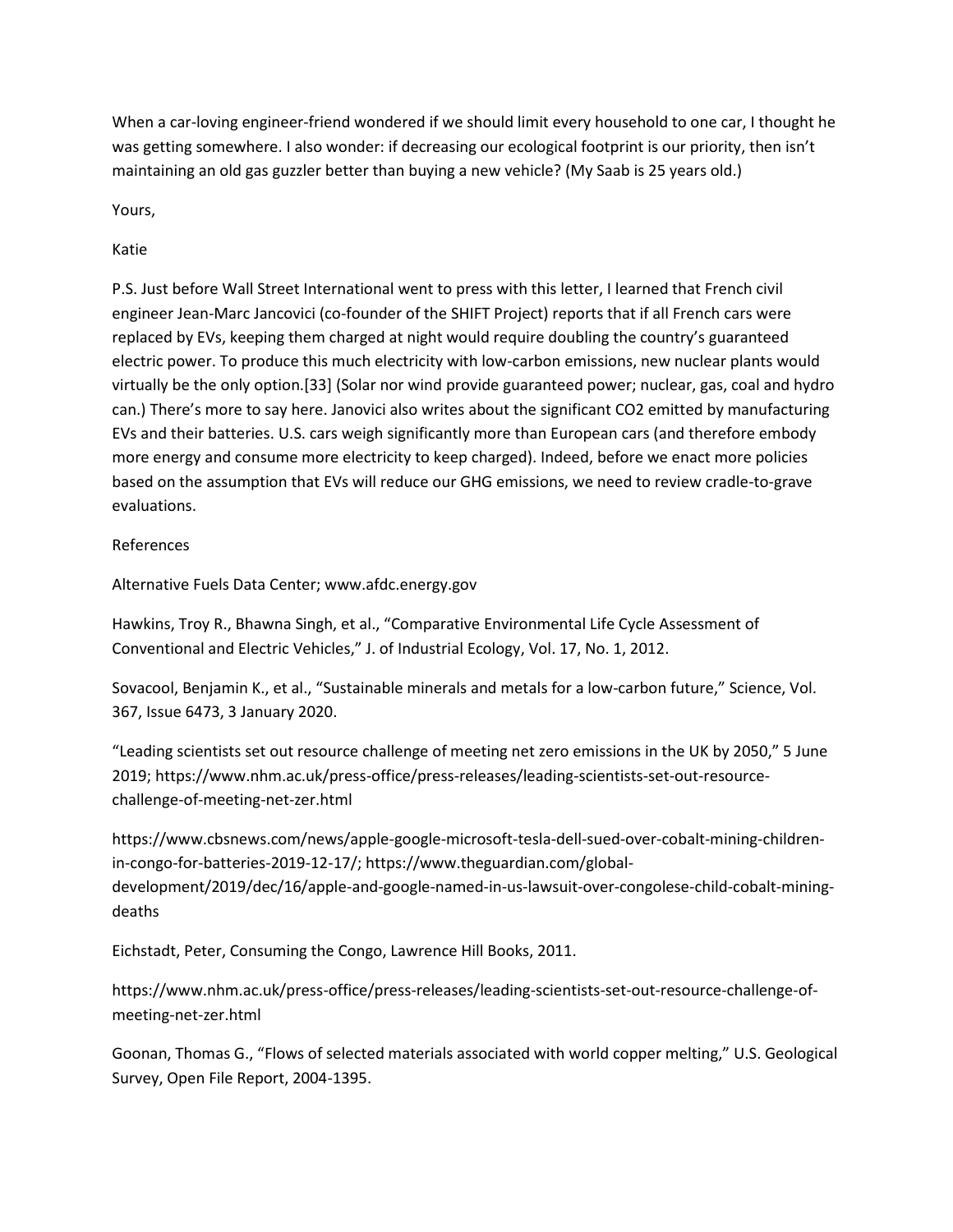https://smallcaps.com.au/rare-earth-stocks-asx/ultimate-guide/ Cullinane, Danica, "Rare earth stocks on the ASX: The Ultimate Guide," September 11, 2019.

Troszak, Thomas, "Why Do We Burn Coal and Trees for Solar Panels?" https://www.researchgate.net/publication/335083312\_Why\_do\_we\_burn\_coal\_and\_trees\_to\_make\_s olar\_panels

Permit ID: 9-2911-0078/00009. Renewal Number:3; 4.22.16.

Katwala, Amit, "The spiraling environmental cost of our lithium battery addiction," 8.5.18; https://www.wired.co.uk/article/lithium-batteries-environment-impact.

Choi, Hye-Bin, et al., "The impact of anthropogenic inputs on lithium content in river and tap water," Nature Communications, 2019.

https://www.washingtonpost.com/technology/2018/09/11/explosive-problem-with-recycling-ipadsiphones-other-gadgets-they-literally-catch-fire/?noredirect=on&utm\_term=.1a455bbe165e

https://www.washingtonpost.com/graphics/business/batteries/graphite-mining-pollution-in-china/

https://www.weforum.org/agenda/2018/04/if-shipping-were-a-country-it-would-be-the-world-s-sixthbiggest-greenhouse-gas-emitter

https://spectrum.ieee.org/energy/environment/your-phone-costs-energyeven-before-you-turn-it-on

www.aamcocolorado.com

Needhidasan, S., et al., "Electronic waste–an emerging threat to the environment of urban India," J. Environ Health Sci. Eng., Jan. 20, 2014; http://www.ncbi.nlm.nih.gov/pmc/articles/PMC3908467.

www.ourweb.tech/campaign

https://www.cbc.ca/news/technology/apple-bans-toxic-benzene-n-hexane-from-iphone-ipad-finalassembly-1.2736214 See also the documentary "Complicit" by Heather White and Lynn Zhang, 2018. www.complicitfilm.org

www.bioinitiative.org; www.saferemr.com; https://www.microwavenews.com/

Professor Olhoeft speaks on "Electromagnetic Interference and Medical Implants" at http://www.electronicsilentspring.com/electromagnetic-interference-medical-implants/

https://consensus.nih.gov/2000/2000medicalimplantsta019html.htm

Professor Olhoeft speaks on "Electromagnetic Interference and Medical Implants" at http://www.electronicsilentspring.com/electromagnetic-interference-medical-implants/